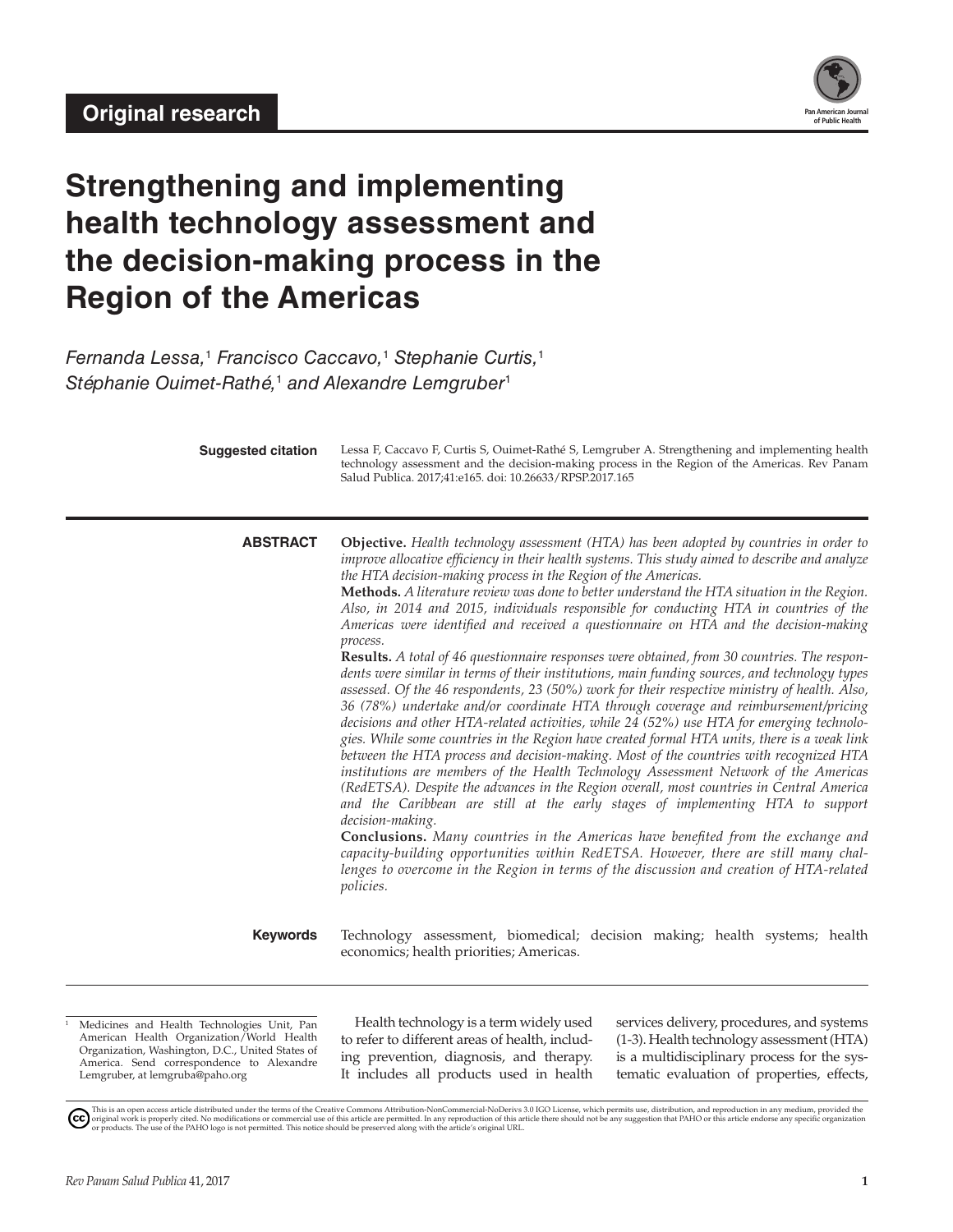and impacts of health care technology. HTA also considers the clinical, social, ethical, and economic aspects in order to better inform health policymakers and improve the decision-making process in the area (3, 4).

The use of HTA has increased worldwide, enabling coverage decisions to be evidence-based and improving efficiency in resource allocation. The assessment takes into account several aspects, such as efficacy, safety, efficiency, social and legal issues, and ethics (3-7). Technology assessment can be carried out at any point during the product's life cycle, and it can serve different purposes. These include advising a regulatory agency about the authorization and use of a technology, supporting coverage decisions, advising clinicians and patients about the proper use of a health technology, and guiding disinvestment decisions (8).

Recent years have seen considerable growth in the availability of drugs, diagnostic tools, telemedicine, and surgical equipment. These changes are often associated with positive results, such as improvements in health, quality of life, treatment, organization, and delivery (4, 5). However, the arrival of new technologies and drugs has also produced negative repercussions. The increasing cost of health technologies, exacerbated by public expenditure constraints, is a reality that threatens health care systems in many countries (9). In a number of cases, health expenditures have grown faster than the gross domestic product (GDP) has, leading to difficult compromises between rising patient expectations and limited resources. As a result, decisionmakers are constantly seeking to enhance efficiency. According to an assessment performed by the medical journal *Prescrire* in 2015, only 8 out of the 87 new drugs assessed were described as "a real advance" or "offers an advantage" (9). The remaining 79 drugs tested were either damaging to health or could not be proven safe, due to insufficient documentation (9). Despite the appeal of new technologies and products, assessment is crucial in order to evaluate the value that a technology adds.

# **Health technology assessment in the Region of the Americas**

In the Americas, the health sector reforms of the 1990s encouraged health equity and inclusion by establishing legal rights to health protection. Indeed, many countries have established social and welfare reforms to reduce poverty and expand access to nutrition, education, and health. The Region's health systems have used social health insurance or tax-based financing to extend health care services through benefit packages (10, 11). This push toward achieving universal health reinforces the role of HTA in Latin America and the Caribbean, especially in a period when health systems are under pressure from increasing costs and declining budgets (11).

Recognizing the importance of this issue, in September of 2012, the Member States of the Pan American Health Organization (PAHO) adopted Resolution CSP28.R9, titled Health Technology Assessment and Incorporation into Health Systems. The resolution encouraged Member States to establish decision-making processes to incorporate health technologies based on HTA; to use HTA to inform public health policies, including public health system coverage decisions; to develop clinical guidelines and protocols for new technologies; and to actively participate in the Health Technology Assessment Network of the Americas (RedETSA) (3, 6). RedETSA has 33 members in 16 countries: Argentina, Bolivia, Brazil, Canada, Chile, Colombia, Costa Rica, Cuba, Ecuador, El Salvador, Honduras, Mexico, Panama, Paraguay, Peru, and Uruguay. PAHO serves as the secretariat of the organization (6). Passage of that resolution was one in a series of recent advances in the institutionalization of HTA in the Americas, which will be discussed later in this article.

The aim of this article is to describe and analyze the HTA decision-making process in the Region of the Americas and to establish a baseline for future impact assessments in the Region.

# **METHODS**

This study was part of a project named Advance-HTA and was funded by the European Commission's 7th Framework Programme (FP7/2007-2013) under grant agreement No. 305983 (http:// www.advance-hta.eu/). The study was done in two parts, a literature review and a survey.

The structured literature review was done to find all relevant articles related to HTA in the Americas, in order to develop understanding and insight into the current situation in the Region. The literature search included the MEDLINE (PubMed) and LILACS (BIREME) databases ([Annex 1\)](http://www.paho.org/journal/index.php?option=com_docman&view=download&slug=8-caccavo-annex1&Itemid=847).

The selected countries included in the literature review were Antigua and Barbuda, Argentina, Aruba (as a PAHO Associate Member), the Bahamas, Barbados, Belize, Bermuda, Bolivia, Brazil, Canada, Chile, Colombia, Costa Rica, Cuba, Curaçao (as a PAHO Associate Member), Dominica, the Dominican Republic, Ecuador, El Salvador, Grenada, Guatemala, Guyana, Haiti, Honduras, Jamaica, Mexico, Nicaragua, Panama, Paraguay, Peru, Saint Kitts and Nevis, Saint Lucia, Sint Maarten (as a PAHO Associate Member), Saint Vincent and the Grenadines, Suriname, Trinidad and Tobago, Uruguay, and Venezuela.

We excluded papers published before 2000 and also ones written in a language other than English, Portuguese, or Spanish. All the articles selected included information about decision-making processes, HTA capacity, and the different uses of HTA to inform decisions in the countries of the Americas.

From March to July of 2014, a crosssectional study was performed in the countries and territories selected for the Advance-HTA project in the Region of the Americas: Bahamas, Barbados, Belize, Bermuda, Costa Rica, Dominica, Dominican Republic, El Salvador, Guatemala, Guyana, Haiti, Honduras, Jamaica, Nicaragua, Panama, Saint Lucia, Sint Maarten, Suriname, Trinidad and Tobago, and Venezuela. PAHO focal points in each country were asked to identify the individuals and/or institutions responsible for conducting HTA in their countries and to send them invitations to participate in the study. If no individual or institutions were identified, the PAHO focal point in that country was then invited to participate in the study and receive the survey. RedETSA focal points in Costa Rica and El Salvador also received the questionnaire.

Potential participants received both a PDF copy of the questionnaire (titled "HTA and the Decision-Making Process in Emerging Settings") and a Survey-Monkey Web hyperlink to the same questionnaire. The questionnaire was divided into five sections: i) Introduction/ Country Settings; ii) Use of HTA in the Country; iii) Decision-making Process;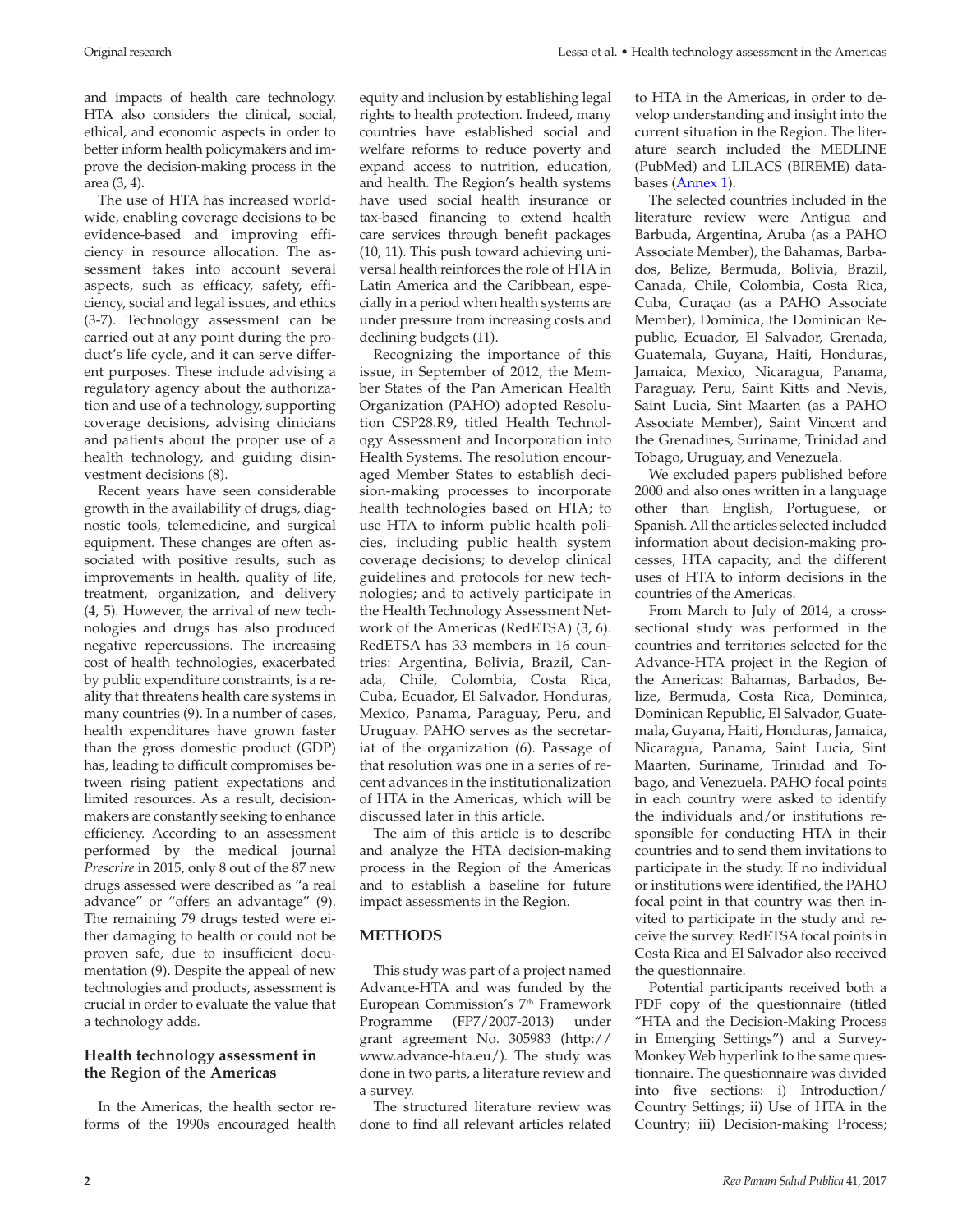iv) Implementation of the Decision; and v) HTA and Decision-making: Future Challenges. A copy of the questionnaire is available from the authors.

The survey had been piloted in three Caribbean countries from January to February 2014. And, before that, the survey had been sent to the London School of Economics and to NICE International for feedback on its content and wording. (Established in 2008 by the United Kingdom's National Institute for Health and Clinical Excellence (NICE), NICE International offers advice to governments and governmental agencies overseas on building capacity for assessing and interpreting evidence to inform health policy and on designing and using methods and processes to apply this capacity to their local country setting.)

In order to obtain a more complete overview of the Region of the Americas, during February through September of 2015, the survey was sent to these other PAHO Member States: Argentina, Bolivia, Brazil, Canada, Chile, Colombia, Costa Rica, Cuba, Ecuador, Mexico, Paraguay, Peru, and Uruguay.

All contact with survey respondents was made via email. As needed, email reminders were sent to possible respondents, asking them to complete the survey. In addition, when there were contradictory answers provided by different respondents from the same country, the respondents were contacted for clarification. The identity of all the respondents has been kept confidential.

#### **RESULTS**

#### **Literature search**

For the literature search, PubMed and LILACS were used in order to obtain a better idea of the range of publications on HTA and decision-making in the Region of the Americas. [Annex 1](http://www.paho.org/journal/index.php?option=com_docman&view=download&slug=8-caccavo-annex1&Itemid=847) shows the number of references found for each country, before the exclusion process. Among the countries in the Americas, Canada, Brazil, Argentina, Mexico, Colombia, and Chile have published the most on the subject.

After excluding duplicates and search items that were not related to the study's objectives, as indicated by their title or abstract, a total of 226 articles were selected. After the full-text reading, a total of 137 references were considered.

# **Survey on the decision-making process**

Responses from 30 of 38 countries and territories were obtained, with a total of 47 questionnaires received. One respondent had left the survey blank, so 46 answers were considered valid (Table 1). Antigua and Barbuda, Aruba, the Bahamas, Curaçao, Dominica, Grenada, Saint Kitts and Nevis, and Saint Vincent and the Grenadines did not participate in this study. The country with the most responses was Costa Rica (5), followed by Argentina and Brazil, with 4 responses each, and Colombia, with 3 responses.

Out of the 46 respondents, 26 of them (57%) were institutional member of RedETSA. As shown in Table 2, there is homogeneity in the characteristics of the respondents. Most belong to similar institutions, share comparable sources of funding for HTA, and assess the same type of technology. Twenty-three (50%) work for their respective ministry of health (MoH), 5 (11%) for a regulatory agency, and 4 (9%) for social security. Fourteen (30%) stated that they work for some other institution, such as a hospital, university, or international health organization.

The most common activity performed by respondents was undertaking HTA (37%), followed by the coordination of HTA activities (28%) (Table 2). Other activities included coverage/reimbursement decisions (13%), pricing decisions (13%), the development of clinical guidelines based on HTA (13%), and other things (17%). The use of HTA throughout a technology's life cycle was concentrated in emerging technologies (52%), followed by established or widespread practice (30%). HTA was less commonly used for technology with declining use (9%).

In the region of the Americas, 13 of the 30 countries that responded to the questionnaire have established HTA bodies or organizations: Argentina, Bolivia, Brazil, Canada, Chile, Colombia, Costa Rica, Ecuador, El Salvador, Mexico, Peru, Uruguay, and Venezuela. (Bolivia established its national HTA committee after the initial questionnaire period, while this article was being prepared.) For Canada, the only respondent was a representative from INESSS, an independent organization that reports to Quebec's Minister of Health and Social Services. All the respondents with

established HTA bodies or organizations are RedETSA members, except for Venezuela.

Of the 46 respondents, 39 of them (85%) reported carrying out assessments on pharmaceuticals, followed by medical devices ( $n = 33$ ; 72%), and medical procedures ( $n = 22$ ; 48%). Of the 46 respondents, 23 (50%) answered that there are no guidelines on how to perform HTA in their country, and 31 (67%) used HTA reports that had been carried out in other countries to guide their decisionmaking. Furthermore,  $59\%$  (n = 27) answered that there is no legislation in place to ensure that decision-making is supported by HTA. Despite this, 16 out of those 27 respondents (59%) without official legislation in place reported that HTA findings are still used in decisionmaking processes. Of the 46, 18 (39%) also stated that there are no mechanisms for monitoring or evaluating the HTA recommendations.

Cost-effectiveness thresholds were identified in 5 of the 30 countries. In Costa Rica, Ecuador, and Peru, the cost-effectiveness threshold is estimated to be three times the gross domestic product (GDP) per capita, whereas in Chile and Mexico, it is one times the GDP per capita. Chile's value was officially established in the [Chilean Economic](http://www.orasconhu.org/case/sites/default/files/files/EE_FINAL_web.pdf) [Evaluation Methodological Guideline,](http://www.orasconhu.org/case/sites/default/files/files/EE_FINAL_web.pdf) [published in 2013.](http://www.orasconhu.org/case/sites/default/files/files/EE_FINAL_web.pdf)

When questioned about the main barriers that arise in the HTA decisionmaking process in their countries, 18 of the 46 respondents (39%) mentioned organizational/institutional barriers, 14 (30%) a lack of human resources, and 12 (26%) a lack of funding.

As shown in Figure 1, for both RedETSA members  $(n = 26)$  and nonmembers  $(n = 20)$ , pharmaceuticals are the most assessed technologies (92%,  $n = 24$ , and  $75\%$ ,  $n = 15$ , respectively), followed by medical devices  $(81\% , n = 21;$  $60\%$ , n = 12).

Among the 26 respondents that are members of RedETSA, 18 of them (64%) stated that there are methodological guidelines for conducting HTA in their countries. In addition, 14 of the 26 (54%) reported that there is no legislation to ensure that decision-making is supported by HTA. However, of those 14 that reported there is no such legislation, 11 of them (79%) reported using HTA findings despite there being no formal legislation, and 10 of the 26 (38%) stated they had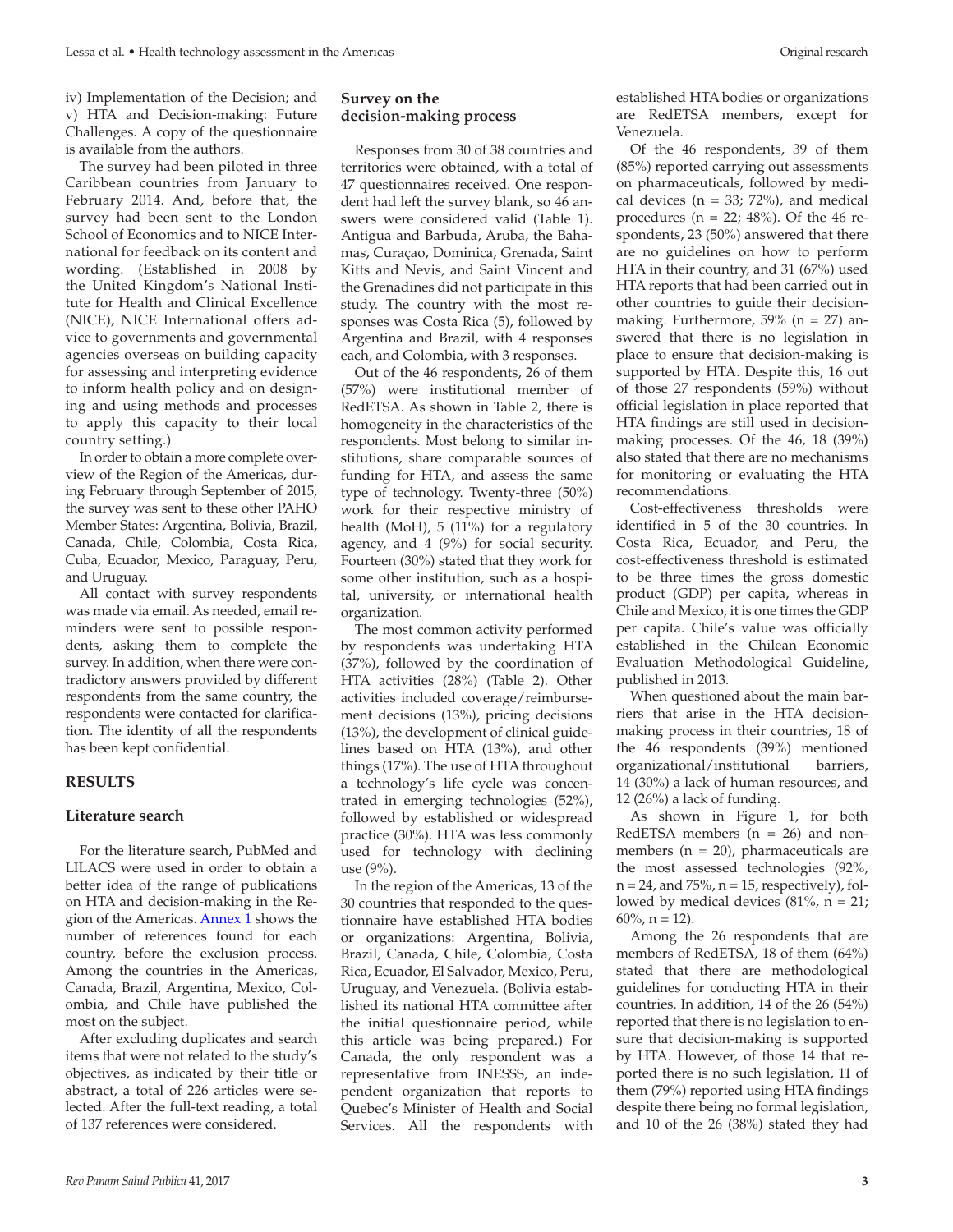#### **TABLE 1. Respondents in the Americas (N = 46) to survey on health technology assessment and the decision-making process, 2014-2015, with country, number of respondents, institution, and status of membership in the Health Technology Assessment Network of the Americas (RedETSA)**

| Country             | No. of respondents | Institution that participated in the study                                                          | RedETSA member? |
|---------------------|--------------------|-----------------------------------------------------------------------------------------------------|-----------------|
| Argentina           | 1                  | Dirección de Economía de la Salud, Ministerio de Salud de la Nación (MSAL)                          | Yes             |
| Argentina           | 1                  | Hospital Garrahan/RedArets                                                                          | Yes             |
| Argentina           | 1                  | Instituto de Efectividad Clínica y Sanitaria (IECS)                                                 | Yes             |
| Argentina           | 1                  | Dirección de Calidad en los Servicios de Salud, Ministerio de Salud de la Nación (MSAL)             | Yes             |
| <b>Barbados</b>     | 1                  | Barbados Drug Service (BDS) of the Ministry of Health                                               | No              |
| <b>Belize</b>       | 1                  | PAHO Country Office                                                                                 | No              |
| Bermuda             | 1                  | Bermuda Health Council and Ministry of Health and Environment                                       | No              |
| <b>Bolivia</b>      | 1                  | Ministerio de Salud, Unidad de Medicamentos y Tecnología en Salud                                   | Yes             |
| <b>Brazil</b>       | 1                  | Agência Nacional de Vigilância Sanitária (Anvisa)                                                   | Yes             |
| <b>Brazil</b>       | 1                  | Instituto de Engenharia Biomédica/Universidade Federal de Santa Catarina                            | Yes             |
| <b>Brazil</b>       | 1                  | Instituto Nacional de Cardiologia (INC)                                                             | Yes             |
| <b>Brazil</b>       | 1                  | Departamento de Gestão e Incorporação de Tecnologias em Saúde, Ministério da Saúde (DGITS/MS)       | Yes             |
| Canada (Quebec)     | 1                  | Institut national d'excellence en santé et en services sociaux (INESSS)                             | Yes             |
| Chile               | 1                  | Instituto de Salud Pública de Chile (ISP)                                                           | Yes             |
| Chile               | 1                  | Ministerio de Salud                                                                                 | Yes             |
| Colombia            | 1                  | Instituto de Evaluación Tecnológica en Salud (IETS)                                                 | Yes             |
| Colombia            | $\overline{2}$     | Ministerio de Salud y Protección Social                                                             | Yes             |
| Costa Rica          | $\overline{c}$     | Caja Costarricense de Seguro Social (CCSS)                                                          | Yes             |
| Costa Rica          | 1                  | Hospital La Católica                                                                                | No              |
| Costa Rica          | 1                  | Ministerio de Salud                                                                                 | Yes             |
| Costa Rica          | 1                  | Universidad de Costa Rica                                                                           | No              |
| Cuba                | 1                  | Ministerio de Salud Pública                                                                         | Yes             |
| Dominican Republic  | 1                  | Ministerio de Salud Publica                                                                         | No              |
| Dominican Republic  | 1                  | PAHO Country Office                                                                                 | No              |
| Ecuador             | 1                  | Ministerio de Salud Pública                                                                         | Yes             |
| El Salvador         | 1                  | Ministerio de Salud                                                                                 | Yes             |
| Guatemala           | 1                  | <b>PAHO Country Office</b>                                                                          | No              |
| Guyana              | 1                  | Ministry of Health                                                                                  | No              |
| Haiti               | 1                  | Ministère de la Santé Publique et de la Population (MSPP)                                           | No              |
| Honduras            | 1                  | PAHO Country Office                                                                                 | No              |
| Jamaica             | 1                  | Ministry of Health                                                                                  | No              |
| Mexico              | 1                  | Centro Nacional de Excelencia Tecnológica en Salud (CENETEC)                                        | Yes             |
| Nicaragua           | 1                  | PAHO Country Office                                                                                 | No              |
| Panama              | $\overline{2}$     | Caja de Seguro Social (CSS)                                                                         | No              |
| Paraguay            | 1                  | Instituto de Investigaciones en Ciencias de la Salud/Ministerio de Salud Pública y Bienestar Social | Yes             |
| Peru                | 1                  | Instituto Nacional de Salud del Perú                                                                | Yes             |
| Saint Lucia         | 1                  | Ministry of Health                                                                                  | No              |
| Sint Maarten        | 1                  | Ministry of Public Health, Social Development and Labor                                             | No              |
| Suriname            | 1                  | Ministry of Health                                                                                  | No              |
| Trinidad and Tobago | 1                  | PAHO Country Office                                                                                 | No              |
| Uruguay             | 1                  | Ministerio de Salud Pública (MSP)                                                                   | Yes             |
| Uruguay             | 1                  | Fondo Nacional de Recursos (FNR)                                                                    | Yes             |
| Venezuela           | 1                  | Ministerio del Poder Popular de la Salud                                                            | No              |

*Source:* Prepared by the authors, based on data from the study, 2014-2015.

some mechanisms for monitoring and evaluating the HTA recommendations. Of the 26, 21 of them (81%) stated that they use HTA reports developed in other settings in their decision-making processes.

In contrast, with the 20 respondents from non-RedETSA institutions, 13 of them (65%) reported the absence of methodological guidelines for conducting HTA. While 16 of the 20 (80%) reported there is no legislation to ensure that decision-making is supported by HTA, 4 of those 16 (25%) stated that they used HTA findings to support decisionmaking. Of the 20, 8 of them (40%)

reported not having any mechanisms for monitoring and evaluating the HTA recommendations, 4 of them (20%) stated they have some mechanism, and the other 8 respondents (40%) were unsure or did not respond. Of the 20, 8 of them (40%) indicated that they use HTA reports developed in other settings in their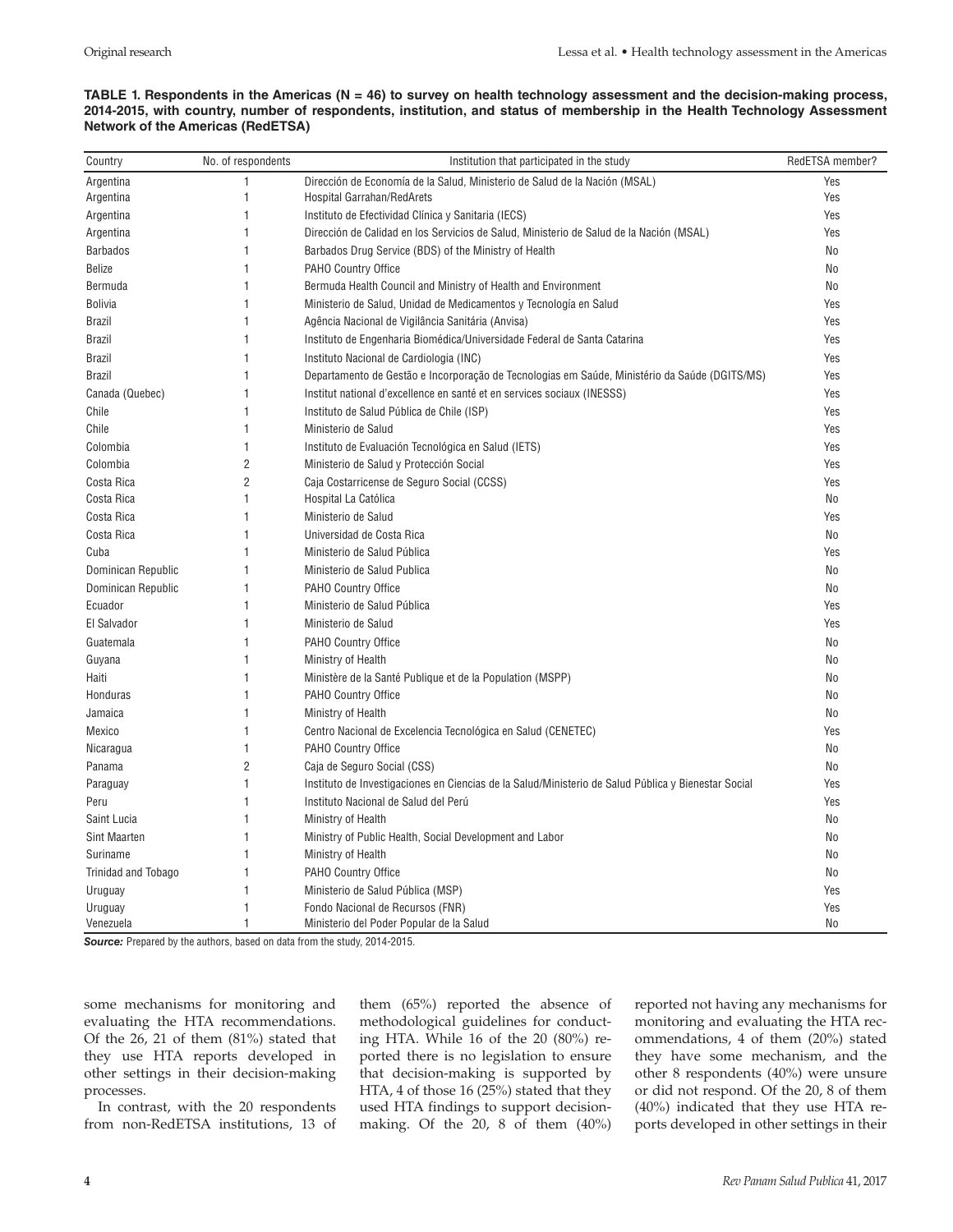| Characteristic                                          | No. | $\frac{0}{0}$ |
|---------------------------------------------------------|-----|---------------|
| Institution to which belong                             |     |               |
| Ministry of health                                      | 23  | 50            |
| Regulatory agency                                       | 5   | 11            |
| Social security                                         | 4   | 9             |
| Other <sup>a</sup>                                      | 14  | 30            |
| Activities performed                                    |     |               |
| <b>Undertakes HTA</b>                                   | 17  | 37            |
| Coordinates HTA activities                              | 13  | 28            |
| Coverage/reimbursement decisions                        | 6   | 13            |
| Pricing decisions                                       | 6   | 13            |
| Develop clinical guidelines based on HTA                | 6   | 13            |
| Other                                                   | 8   | 17            |
| Point in a technology's life cycle at which HTA is used |     |               |
| Emerging technologies                                   | 24  | 52            |
| Established or widespread practice                      | 14  | 30            |
| Technology with declining use in practice               | 4   | 9             |
| Not Answered                                            | 4   | 9             |

*Source:* Prepared by the authors, based on data from the study, 2014-2015.

<sup>a</sup> Categories of other institutions were: PAHO focal points, 4; hospitals, 3; academia, 2; other institutions, 5.

**FIGURE 1. Health technologies assessed in the Region of the Americas among countries that are members of the Health Technology Assessment Network of the Americas (RedETSA) (n = 26) and those that are not members (n = 20), 2014 -2015**



*Source:* Prepared by the authors, based on data from the study, 2014-2015.

decision-making processes. The nonresponse rate for this question was significantly higher for non-RedETSA members (40%) than for RedETSA members (0%), a point that will be addressed later in this article.

The main barriers that arise in the decision-making process for HTA were also analyzed from the perspective of RedETSA membership (Figure 2). Among the 26 respondents that were members of RedETSA, 11 of them (42%) stated that

organizational/institutional barriers are the main impediments to decisionmaking, followed by a lack of human resources (8 of 26, or 31%) and a lack of financial resources (7 of 26, or 27%). For the 20 non-RedETSA members, the most common barrier reported was lack of financial resources (12 of 20, or 60%), followed by organizational/institutional barriers (8 of 20, or 40%) and human resources (6 of 20, or 30%). All the RedETSA members responded to this

question, while the non-RedETSA members had a noticeably high nonresponse rate of 35%.

### **DISCUSSION**

Our literature review showed that scientific production on HTA and the decision-making process has been scarce for Central American and Caribbean countries, but widespread in Canada and Brazil.

Although advances have occurred in the Region of the Americas in the discussion and formulation of policies related to the HTA process, there are still many obstacles to overcome, as indicated in Figure 2. Among the respondents that were not RedETSA members, a high percentage of them did not answer the survey question on the main barriers in the decision-making process on HTA. This could be explained by the fact that they are in the early stages of HTA implementation and/or that the HTA-related questions were not applicable to their current context.

Despite the substantial progress seen in recent years in the Region, in some countries the implementation of HTA remains at a low level. Of the 30 countries that participated in the study, 25 said they performed some kind of HTArelated activity, but only 13 of them have officially established formal HTA bodies, such as an agency, institute, commission, or unit (Table 3). Institutionalization is essential for highlighting obligations and ethical responsibilities, establishing transparent processes, and identifying stakeholders involved in the chain that empowers decisionmakers. All of the formal HTA bodies, except the one in Venezuela, are members of RedETSA. RedETSA seeks to strengthen, increase, and promote the evaluation process for technologies in the Americas and to allow the exchange of information. These kinds of assistance from RedETSA could explain the significant improvements made by some of the countries in the Region.

The involvement of stakeholders and governance and decision-making bodies can substantially affect the impact of HTA. As indicated in Table 3, countries without an official HTA entity can still have HTA activities performed through universities, institutes, nongovernmental organizations, hospitals, and independent units that appreciate the value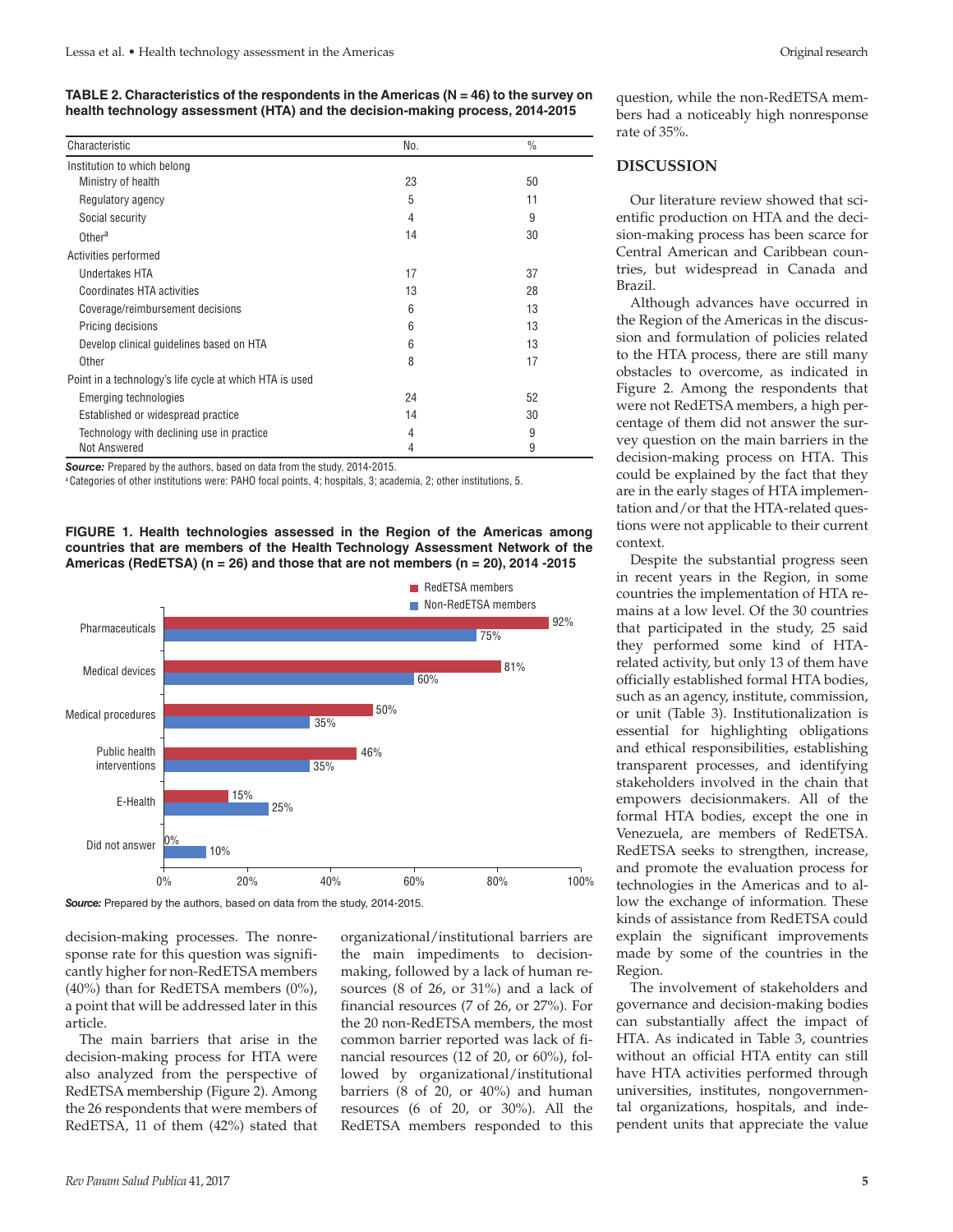**FIGURE 2. The main barriers in the decision-making process on health technology assessment (HTA) in the Region of the Americas among countries that are members of the Health Technology Assessment Network of the Americas (RedETSA) (n = 26) and those that are not members (n = 20), 2014-2015**



*Source:* Prepared by the authors, based on data from the study, 2014-2015.

that these analyses add to the health system. For example, in Argentina, the IECS, an independent HTA institute, conducts HTA for private and public insurance systems throughout the country. In Brazil, Anvisa uses HTA for pricing decisions in the health care system, while the INC applies HTA for decision-making at the hospital level (Table 1). HTA can also be used to advise or inform clinicians and patients about the correct use of health technology (8), as INESSS does in Canada through a number of guideline documents [\(http://www.inesss.qc.ca/](http://www.inesss.qc.ca/en/publications/inessss-guides.html) [en/publications/inessss-guides.html](http://www.inesss.qc.ca/en/publications/inessss-guides.html)). In Panama, although there is no official HTA body, the CSS carries out some HTA activity for decisions on pricing, coverage, and reimbursement in its own system. In Paraguay, the health ministry conducts systematic reviews for the development of applications for decisionmaking in telemedicine.

Our study showed that there is a gap between the conclusions reached through HTA and decision-making in the Region of the Americas. Despite most countries performing some kind of HTA activity, 57% of respondents stated that there is no legislation to promote the use of HTA in the decision-making process. The four countries with related legislation are all members of RedETSA: Brazil, Chile, Colombia, and Uruguay. However, Brazil is the only country where the use of HTA in decision-making is mandatory. Thirty-nine percent of respondents indicated that there were no guidelines for conducting HTA in their countries, but 11% did not answer this question. Sixty-two percent said they used HTA reports that had been produced in other jurisdictions to help in their decisions, which agrees with findings from other authors (15-21). HTA work produced in different contexts is usually adapted to the local situation in order to be used in the decision-making process. When properly done, this saves time and money, prevents inefficiencies and duplication, and enables the transfer of knowledge between different situations (15, 22-25).

The monitoring and evaluation (M&E) of health technology incorporation is also a challenge. Monitoring is defined as the routine tracking and reporting of priority information about a policy, program, or project. It provides information on the level of implementation of each product. Evaluation is the systematic collection of information about these courses of actions (policy/program/ project).

In many health care systems, M&E is strategically used to achieve the desired results of a policy, program, or a project by making the correct decisions (26). In our research, 39% stated that there are no M&E mechanisms in place to assess the impact of HTA.

 Cost-effectiveness evaluations are used to assess health technologies and help decisionmakers to evaluate what they receive in return for the money they spend on health care. Explicit or implicit thresholds (above which technology is considered cost-ineffective for the health care system) are also sometimes used in decision-making. At the time of our study, Chile was the only country in the Region to have an established threshold in a legal document, of one GDP per capita (27). However, by the time this paper was prepared, Uruguay had approved legislation requiring the use of thresholds for the economic evaluation of medicines. In addition, several countries have adopted an unofficial reference value, including one GDP per capita in Mexico and three GDPs per capita in Costa Rica, Ecuador, and Peru. (In Costa Rica, the threshold only applies to the Central Pharmacotherapy Committee of the Costa Rican Social Security Fund.)

As mentioned earlier in this article, there are barriers to overcome in the Americas for HTA and decision-making. With the survey question regarding barriers, all the RedETSA members answered it, but 35% of the non-RedETSA members did not answer it. For the nonmembers, this might be explained by the lack of awareness concerning the decision-making processes in their countries or their unfamiliarity with HTA issues.

The barriers for implementing HTA are well known. Organizational and institutional difficulties were mentioned by 41% of the respondents, showing that substantial changes related to organizational issues are required. In addition, 30% indicated a lack of human resources, and 4% pointed to insufficient financial means. The HTA process depends on qualified human resources, given the correlation that exists between highly skilled personnel and evidence-based decisions (28). The communications obstacle appears to have been overcome for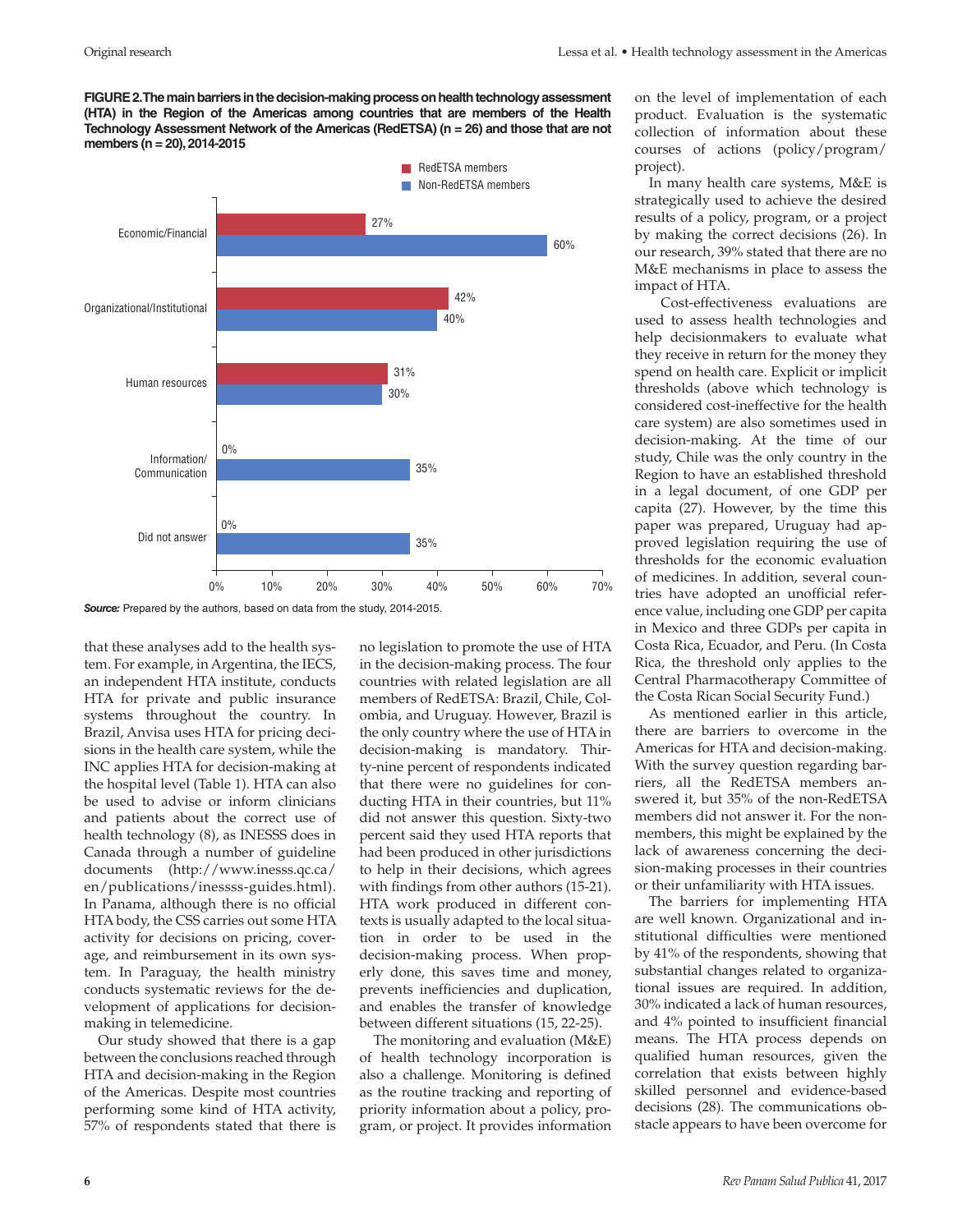#### **TABLE 3. Overview of established public health technology assessment (HTA) bodies in the Region of the Americasa**

| Country              | Established public HTA body                                                                                                                                   | <b>Identified HTA</b><br>activities in the<br>country |  |
|----------------------|---------------------------------------------------------------------------------------------------------------------------------------------------------------|-------------------------------------------------------|--|
| Argentina            | HTA unit, Ministry of Health (MoH)                                                                                                                            | Yes                                                   |  |
| <b>Barbados</b>      | No                                                                                                                                                            | Yesb                                                  |  |
| <b>Belize</b>        | No                                                                                                                                                            | Yes                                                   |  |
| Bermuda              | No                                                                                                                                                            | No                                                    |  |
| <b>Bolivia</b>       | Comité Nacional de Evaluación y Uso Racional de Tecnologías en<br>Salud (CNET)                                                                                | Yes                                                   |  |
| <b>Brazil</b>        | Comissão Nacional de Incorporação de Tecnologias (CONITEC)                                                                                                    | Yes                                                   |  |
| Canada               | Canadian Agency for Drugs and Technologies in Health (CADTH);<br>Institut national d'excellence en santé et en services sociaux (INESSS)<br>(for Quebec only) | Yes                                                   |  |
| Chile                | Evaluación de Tecnologías Sanitarias (ETESA)                                                                                                                  | Yes                                                   |  |
| Colombia             | Instituto de Evaluación Tecnológica en Salud (IETS)                                                                                                           | Yes                                                   |  |
| Costa Rica           | HTA commission, Caja Costarricense de Seguro Social                                                                                                           | Yes                                                   |  |
| Cuba                 | No                                                                                                                                                            | Yes                                                   |  |
| Dominican Republic   | No                                                                                                                                                            | No                                                    |  |
| Ecuador              | HTA unit, MoH                                                                                                                                                 | Yes                                                   |  |
| El Salvador          | HTA unit, MoH                                                                                                                                                 | Yes                                                   |  |
| Guatemala            | No                                                                                                                                                            | No                                                    |  |
| Guyana               | No                                                                                                                                                            | <b>No</b>                                             |  |
| Haiti                | No                                                                                                                                                            | Yes                                                   |  |
| Honduras             | No                                                                                                                                                            | No                                                    |  |
| Jamaica              | No                                                                                                                                                            | Yesb, d, e                                            |  |
| Mexico               | Centro Nacional de Excelencia Tecnológica en Salud (CENETEC)                                                                                                  | Yes                                                   |  |
| Nicaragua            | No                                                                                                                                                            | Yes                                                   |  |
| Panama               | No                                                                                                                                                            | Yesb                                                  |  |
| Paraguay             | No                                                                                                                                                            | Yest                                                  |  |
| Peru                 | Instituto de Evaluación de Tecnología en Salud e Investigación (IETSI);<br>Instituto Nacional de Salud (INS)                                                  | Yes                                                   |  |
| Saint Lucia          | No                                                                                                                                                            | Yes                                                   |  |
| Sint Maarten         | No                                                                                                                                                            | Yesb, d                                               |  |
| Suriname             | No                                                                                                                                                            | Yes <sup>d, e</sup>                                   |  |
| Trinidad & Tobago    | No                                                                                                                                                            | Yes                                                   |  |
| Uruguay<br>Venezuela | Ministerio de Salud Pública; Fondo Nacional de Recursos (FNR)<br>Comisión Nacional de Evaluación de Tecnología en Salud (CONETS)                              | Yes<br>Yes                                            |  |

*Source:* Prepared by the authors, based on data from the study, 2014-2015.

a HTA bodies refer to official HTA institutions that are dedicated specifically to HTA activities or have HTA among their principal activities. However, countries without an official HTA entity can still have HTA activities performed. **b HTA activity: pricing decisions.** 

c In addition to INESSS (in Quebec), Canada has other HTA provincial bodies not mentioned in this article.

d HTA activity: coverage/reimbursement decisions.

e HTA activity: develop clinical guidelines based on HTA.

f HTA activity: systematic reviews for the development of applications in telemedicine.

RedETSA members (with 0% saying it is a barrier), indicating that network's accomplishments in information sharing.

#### **Conclusions**

In recent years, there have been clear advances in the institutionalization of HTA in the Region of the Americas, both at a regional and national level ([Annex 2](http://www.paho.org/journal/index.php?option=com_docman&view=download&slug=8-caccavo-annex2&Itemid=847)). Between the submission of the questionnaires and the preparation of this article, the Region experienced further advances.

These included Uruguay's approval of a cost-effectiveness threshold for the economic evaluation of health technologies, the creation of an HTA institute in Peru, and the establishment of an HTA commission in Bolivia. Furthermore, a proposal for the creation of an HTA agency was submitted to the Senate in Argentina in July 2016 and is expected to be approved. Also, in Mexico, a standard has been approved that defines the linkages between CENETEC, the Price Commission, and the General Health

Council, with the aim of improving decision-making.

Despite progress in the discussion and creation of policies concerning HTA processes and HTA institutionalization in the Americas, there is still a lot to be accomplished. The main gap to be addressed is the lack of explicit links between HTA activities and the incorporation of health technologies into health systems.

The main shortcoming in this research was the limited availability of literature on the use of HTA in the decision-making process in the Americas. From the literature review, it was evident that the majority of publications were about countries with a developed HTA structure, such as Argentina, Brazil, Canada, Chile, Colombia, and Mexico (2, 4, 7, 8, 10, 13, 29-46). This shortage of information reinforces the need for research in countries with less developed HTA and decision-making processes.

There are significant differences in the level of implementation of HTA for decision-making in the Americas among the RedETSA members when compared to the nonmembers. Significant progress has been achieved in HTA implementation: some countries have formed HTA units and utilize HTA at some point in the decision-making process. More advances have been made in RedETSA countries than in nonmember countries. This could indicate that RedETSA countries have benefited from the exchange and capacitybuilding opportunities available through this regional network.

The regional inequality in HTA development highlights the importance of the information gathered on the use of HTA in the decision-making process throughout the Americas. Implementing HTA processes is expected to produce substantial benefits in all countries, especially in Central America and the Caribbean, where most countries are at the early stages of implementing HTA to support decision-making.

**Acknowledgments.** The authors wish to acknowledge and thank all the people who participated in and contributed to this study. This is especially true for the RedETSA members that helped gather and validate the data. We also recognize the substantial improvements in the article's clarity resulting from the suggestions from the peer reviewers and the work by the *RPSP/PAJPH* technical editor. Funding from the European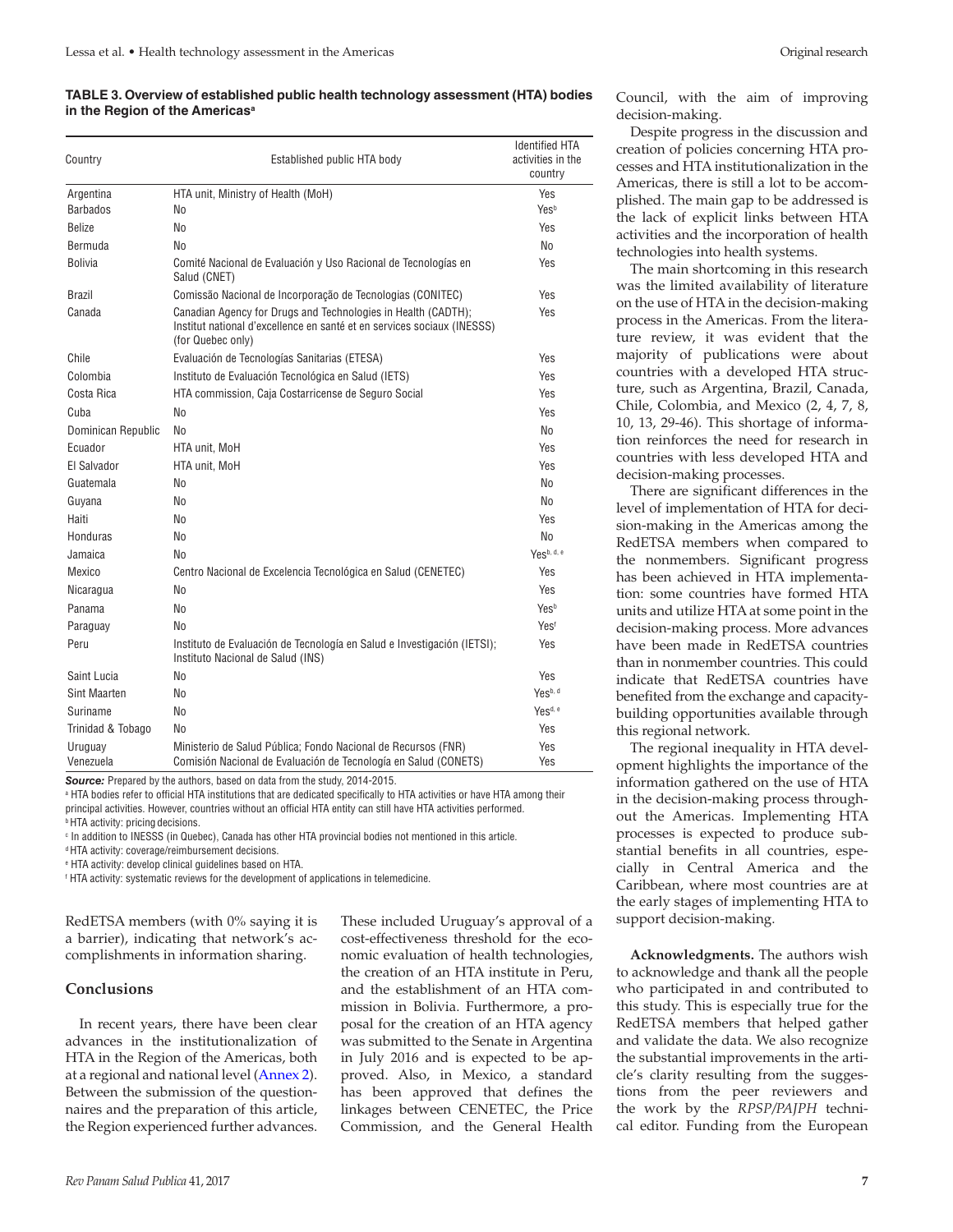Commission's 7<sup>th</sup> Framework Programme is gratefully acknowledged.

**Funding.** This study was part of the Advance-HTA project and was funded by the European Commission's

- 1. World Health Organization. Health technologies (Resolution WHA60.29). Available from: [http://www.who.int/healthsystems/](http://www.who.int/healthsystems/WHA60_29.pdf) [WHA60\\_29.pdf](http://www.who.int/healthsystems/WHA60_29.pdf) Accessed on 20 June 2015.
- 2. Arellano LE, Reza M, Blasco JA, Andradas E. A content analysis of health technology assessment programs in Latin America. Int J Technol Assess Health Care. 2009 Oct;25(4):570-6.
- 3. Pan American Health Organization. Health technology assessment and incorporation into health systems (Resolution CSP28.R9). Available from [http://www.](http://www.who.int/medical_devices/assessment/resolution_amro_csp28.r9.pdf) [who.int/medical\\_devices/assessment/](http://www.who.int/medical_devices/assessment/resolution_amro_csp28.r9.pdf) [resolution\\_amro\\_csp28.r9.pdf](http://www.who.int/medical_devices/assessment/resolution_amro_csp28.r9.pdf) Accessed on 2 February 2016.
- 4. Banta D, Almeida RT. The development of health technology assessment in Brazil. Int J Technol Assess Health Care. 2009 Jul;25 Supplement 1:255-9. Epub 2009/06/23.
- 5. Banta D. Health technology assessment in Latin America and the Caribbean. Int J Technol Assess Health Care. 2009;25:Supplement 1:253-4.
- 6. Red de Evaluación de Tecnologías en Salud de las Américas. RedETSA: Red de Evaluación de Tecnologías en Salud de las Américas. Available from: [http://redetsa.](http://redetsa.org/) [org/](http://redetsa.org/) Accessed on 25 April 2017
- 7. Ferraz MB, Soarez PC, Zucchi P. Health technology assessment in Brazil: what do healthcare system players think about it? Sao Paulo Med J. 2011;129(4):198-205.
- 8. Goodman CS. HTA 101: introduction to health technology assessment. Bethesda, Maryland: National Library of Medicine; 2014. Available from: https://www.nlm. nih.gov/nichsr/hta101/HTA\_101\_ FINAL\_7-23-14.pdf Accessed on 20 June 2015.
- 9. Editorial Staff, Prescrire International. New drugs, new indications in 2015: little progress, and threats to access to quality healthcare for all. Paris: Prescrire; 2016. Available from: [http://english.prescrire.](http://english.prescrire.org/en/3D3B93E1C3DE20A599FBA073C5442463/Download.aspx) [org/en/3D3B93E1C3DE20A599F](http://english.prescrire.org/en/3D3B93E1C3DE20A599FBA073C5442463/Download.aspx) - [B A 0 7 3 C 5 4 4 2 4 6 3 / D o w n l o a d . a s p x](http://english.prescrire.org/en/3D3B93E1C3DE20A599FBA073C5442463/Download.aspx) Accessed on 25 April 2017.
- 10. Espinoza M, Castillo-Riquelme M, Zarate V. Evaluaciones económicas de tecnologías sanitarias: una perspectiva global para su aplicación en América Latina. Rev Peru Med Exp Salud Publica. 2011;25(3):535-9.
- 11. Augustovski F, Iglesias C, Manca A, Drummond M, Rubinstein A, Marti SG. Barriers to generalizability of health economic evaluations in Latin America and the Caribbean region. PharmacoEconomics. 2009;27(11):919-29.
- 12. Hamdidouche I, Jullien V, Boutouyrie P, Billaud E, Azizi M, Laurent S. Predictors of drug non-adherence in out-patients of a

**Conflicts of interest.** All of the authors are affiliated with the Pan American Health Organization (PAHO).

#### **REFERENCES**

university hospital: urinary drug detection vs. Morisky 4-items questionnaire [abstract]. J Hypertens. 2016 Sep;34 Supplement 2:e72-3.

- 13. Patel N, Ferris M, Rak E. Health and nutrition literacy and adherence to treatment in children, adolescents, and young adults with chronic kidney disease and hypertension, North Carolina, 2015. Prev Chronic Dis. 2016 Aug 4;13:E101.
- 14. Al-Ruthia YS, Hong SH, Graff C, Kocak M, Solomon D, Nolly R. Examining the relationship between antihypertensive medication satisfaction and adherence in older patients. Res Social Adm Pharm. 2017 May - Jun;13(3):602-13.
- 15. Pichon-Riviere A, Augustovski F, Garcia Marti S, Sullivan SD, Drummond M. Transferability of health technology assessment reports in Latin America: an exploratory survey of researchers and decision makers. Int J Technol Assess Health Care. 2012 Apr;28(2):180-6.
- 16. Turner S, Chase DL, Milne R, Cook A, Hicks NJ, Rosten C, et al. The health technology assessment adaptation toolkit: description and use. Int J Technol Assess Health Care. 2009 Dec;25 Suppl 2:37-41.
- 17. Nixon J, Rice S, Drummond M, Boulenger S, Ulmann P, de Pouvourville G. Guidelines for completing the EURONHEED transferability information checklists. Eur J Health Econ. 2009 May;10(2):157-65.
- 18. Welte R, Feenstra T, Jager H, Leidl R. A decision chart for assessing and improving the transferability of economic evaluation results between countries. PharmacoEconomics. 2004;22(13):857-76.
- 19. Knies S, Ament AJ, Evers SM, Severens JL. The transferability of economic evaluations: testing the model of Welte. Value Health. 2009 Jul-Aug;12(5):730-8.
- 20. Essers BA, Seferina SC, Tjan-Heijnen VC, Severens JL, Novak A, Pompen M, et al. Transferability of model-based economic evaluations: the case of trastuzumab for the adjuvant treatment of HER2-positive early breast cancer in the Netherlands. Value Health. 2010 Jun-Jul;13(4):375-80.
- 21.Goeree R, He J, O'Reilly D, Tarride JE, Xie F, Lim M, et al. Transferability of health technology assessments and economic evaluations: a systematic review of approaches for assessment and application. Clinicoecon Outcomes Res. 2011;3:89-104.
- 22. European Network for Health Technology Assessment. EUnetHTA adaptation toolkit & glossary: work package 5. Diemen, The Netherlands: EUnetHTA; 2011. Available from [http://www.eu](http://www.eunethta.eu/sites/5026.fedimbo.belgium.be/files/EUnetHTA_adptation_toolkit_2011%20version%205.pdf)[nethta.eu/sites/5026.fedimbo.belgium.](http://www.eunethta.eu/sites/5026.fedimbo.belgium.be/files/EUnetHTA_adptation_toolkit_2011%20version%205.pdf) [be/files/EUnetHTA\\_adptation\\_toolkit\\_](http://www.eunethta.eu/sites/5026.fedimbo.belgium.be/files/EUnetHTA_adptation_toolkit_2011%20version%205.pdf)

**Disclaimer.** Authors hold sole responsibility for the views expressed in the manuscript, which may not necessarily reflect the opinion or policy of the *RPSP/ PAJPH* or PAHO.

[2011%20version%205.pdf](http://www.eunethta.eu/sites/5026.fedimbo.belgium.be/files/EUnetHTA_adptation_toolkit_2011%20version%205.pdf) Accessed on 2 February 2016.

- 23. Turner S, Chase DL, Milne R, Cook A, Hicks NJ, Rosten C, et al. The health technology assessment adaptation toolkit: description and use. Int J Technol Assess Health Care. 2009;25 Supplement 2:37-41.
- 24. Drummond M, Barbieri M, Cook J, Glick HA, Lis J, Malik F, et al. Transferability of economic evaluations across jurisdictions: ISPOR Good Research Practices Task Force report. Value Health. 2009 Jun;12(4):409-18.
- 25. Barbieri M, Rutten F, Cook J, Glick HA, Sculpher M, Severens JL, et al. What do international pharmacoeconomic guidelines say about economic data transferability? Value Health. 2010;13(8):1028-37.
- 26. Joint United Nations Programme on HIV/ AIDS. Basic terminology and frameworks for monitoring. Geneva: UNAIDS; 2010. Available from: [http://www.unaids.org/](http://www.unaids.org/sites/default/files/sub_landing/files/7_1-Basic-Terminology-and-Frameworks-MEF.pdf) [sites/default/files/sub\\_landing/](http://www.unaids.org/sites/default/files/sub_landing/files/7_1-Basic-Terminology-and-Frameworks-MEF.pdf) [files/7\\_1-Basic-Terminology-and-](http://www.unaids.org/sites/default/files/sub_landing/files/7_1-Basic-Terminology-and-Frameworks-MEF.pdf)[Frameworks-MEF.pdf](http://www.unaids.org/sites/default/files/sub_landing/files/7_1-Basic-Terminology-and-Frameworks-MEF.pdf) Accessed on 25 April 2017.
- 27. Ministerio de Salud de Chile. Guía metodológica para la evaluación económica de intervenciones en salud en Chile. Santiago: Ministerio de Salud de Chile; 2013.
- 28. Krauss-Silva L. Avaliações tecnológicas em saúde: questões metodológicas e operacionais. Cad Saude Publica. 2004;20(Suppl2);S199-S207.
- 29. Dummett H KS, Shankland B. Gauging the role of HTA in reimbursement decision-making across five markets in Latin America [abstract]. Value Health. 2011;14(7):A555.
- 30. Pichon-Riviere A, Ceballos RM, Briones E. Health technology assessment in Latin-America and The Caribbean, facilitators and barriers for international collaboration: a survey [abstract]. Value Health. 2009;12(7):A488.
- 31. Alcaraz A, Augustovski F, Garcia Marti S, Rey Ares L, Pichon Riviere A, Meza V, et al. Experiencia inicial con un nuevo tipo de documento de evaluación de tecnología sanitaria: "Informes De Mesa De Ayuda" [abstract]. Value Health. 2013;16(7):A679.
- 32. Kim CJ, Schlenk EA, Ahn JA, Kim M, Park E, Park J. Evaluation of the measurement properties of self-reported medication adherence instruments among people at risk for metabolic syndrome: a systematic review. Diabetes Educ. 2016 Jun 27;42(5);618-34.
- 33. Santra G. Assessment of adherence to cardiovascular medicines in rural population: an observational study in patients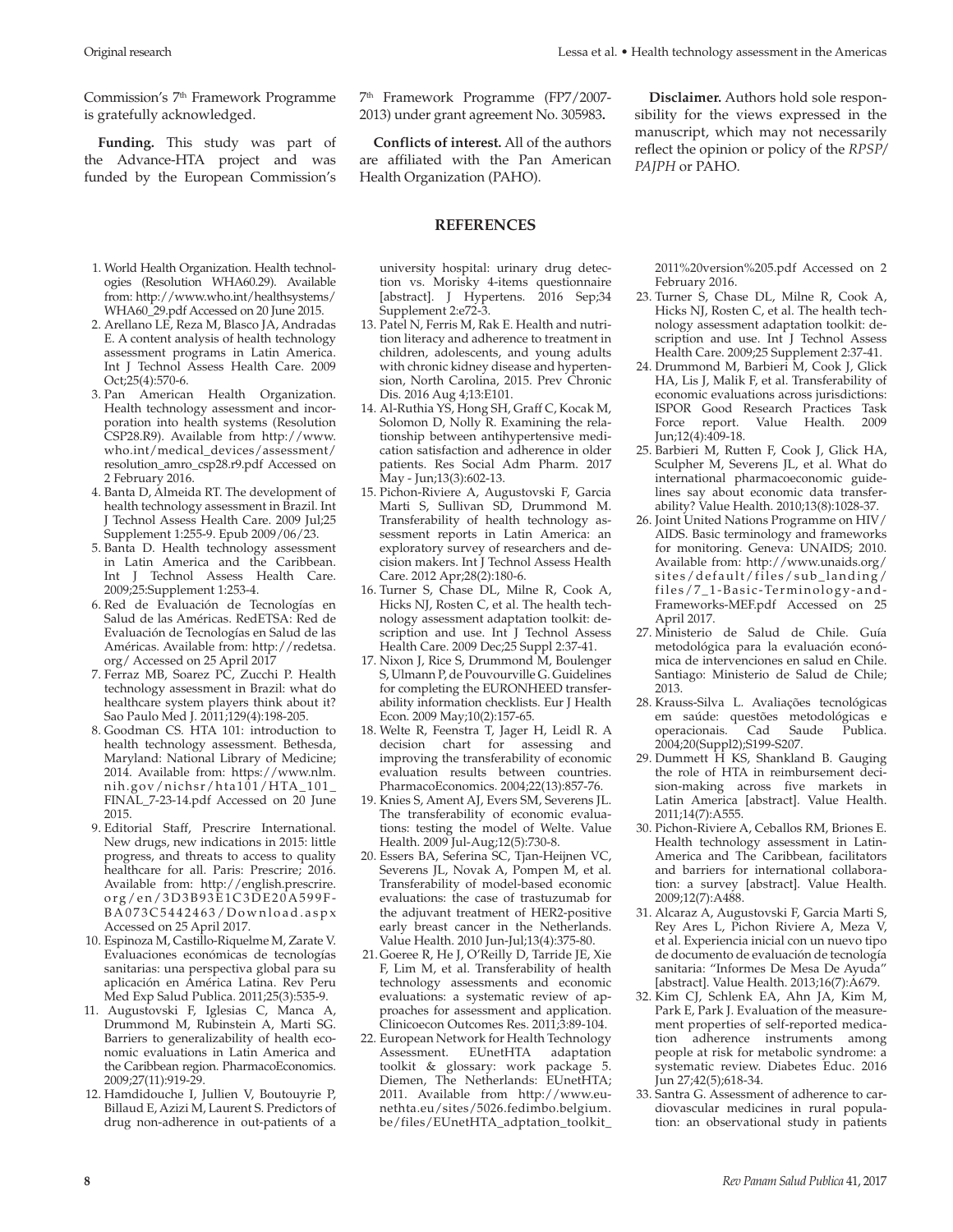attending a tertiary care hospital. Indian J Pharmacol. 2015 Nov-Dec;47(6):600-4.

- 34. Pichon-Riviere A, Silva Elias FT, Rivero VG, Vaca CP. Early awareness and alert activities in Latin America: current situation in four countries. Int J Technol Assess Health Care. 2012 Jul;28(3):315-20.
- 35. Li YT, Wang HH, Liu KQ, Lee GK, Chan WM, Griffiths SM, et al. Medication adherence and blood pressure control among hypertensive patients with coexisting long-term conditions in primary care settings: a cross-sectional analysis. Medicine (Baltimore). 2016 May;95(20):e3572.
- 36. Augustovski F, Garcia Marti S, Pichon Riviere A, Rubinstein A. Universal coverage with rising healthcare costs; health outcomes research value in decisionmaking in Latin America. Expert Rev Pharmacoecon Outcomes Res. 2011 Dec;11(6):657-9.
- 37. Correa NB, de Faria AP, Ritter AM, Sabbatini AR, Almeida A, Brunelli V, et al. A practical approach for measurement of antihypertensive medication adherence in patients with resistant hypertension. J Am Soc Hypertens. 2016 Jun;10(6):510-6e1.
- 38. Bruni S, Vidal-Pinheiro SC. Reaching the middle of the pyramid: implications for

the P&MA of pharmaceutical drugs with the expanding middle class in Brazil, Chile and Colombia [abstract]. Value Health. 2013;16(7):A674.

- 39. Murphy SJ, Coughlan CA, Tobin O, Kinsella J, Lonergan R, Gutkin M, et al. Continuation and adherence rates on initially-prescribed intensive secondary prevention therapy after Rapid Access Stroke Prevention (RASP) service assessment. J Neurol Sci. 2016 Feb 15;361:13-8.
- 40. Santos EAV, Comparini LB, Buschinelli CT. In depth analysis of health technology incorporation in Brazil. Is there a costeffectiveness measure of threshold? [abstract]. Value Health. 2011;14(7):A356.
- 41. Nielsen JO, Shrestha AD, Neupane D, Kallestrup P. Non-adherence to antihypertensive medication in low- and middle-income countries: a systematic review and meta-analysis of 92 443 subjects. J Hum Hypertens. 2016 Jun 16;31(1):14-21.
- 42. Shankland BDT, Kirpekar S. Implications of Latin American pharmaceutical pricing reform for the UK NHS [abstract]. Value Health. 2011;14(7):A551.
- 43. Victora CG, Barreto ML, do Carmo Leal M, Monteiro CA, Schmidt MI, Paim J, et al. Health conditions and health-policy

innovations in Brazil: the way forward. The Lancet. 2011 Jun 11;377(9782):2042-53.

- 44. Brasil, Ministerio de Saúde, Departamento de Ciência e Tecnología, Secretaria de Ciência, Tecnologia e Insumos Estratégicos. Consolidacão da área de avaliação de tecnologias em saúde no Brasil. Rev Saude Publica. 2010 Apr;44(2):381-3.
- 45. Pichon-Riviere A, Augustovski F, Rubinstein A, Marti SG, Sullivan SD, Drummond MF. Health technology assessment for resource allocation decisions: are key principles relevant for Latin America? Int J Technol Assess Health Care. 2010 Oct;26(4):421-7.
- 46. Rubinstein A, Pichon-Riviere A, Augustovski F. Development and implementation of health technology assessment in Argentina: two steps forward and one step back. Int J Technol Assess Health Care. 2009 Jul;25 Suppl 1:260-9.

Manuscript received on 2 December 2016. Revised version accepted for publication on 1 August 2017.

**Fortalecimiento y ejecución de la evaluación de las tecnologías sanitarias y del proceso de toma de decisiones en la Región de las Américas**

**RESUMEN** *Objetivo.* Muchos países han adoptado la evaluación de tecnologías sanitarias (ETS) para mejorar la eficiencia distributiva en sus sistemas de salud. Este estudio tuvo por objeto describir y analizar el proceso de toma de decisiones basado en ETS en la Región de las Américas.

> *Métodos.* Se hizo una revisión bibliográfica para comprender mejor la situación de la ETS en la Región. Además, en el 2014 y el 2015 se identificaron las personas responsables de realizar la ETS en los países de la Región, quienes recibieron un cuestionario sobre las ETS y el proceso de toma de decisiones.

> *Resultados.* Se recibieron 46 cuestionarios respondidos en total, procedentes de 30 países. Los encuestados eran similares en cuanto a sus instituciones, principales fuentes de financiamiento y tipos de tecnología que evaluaban. De los 46 encuestados, 23 (50%) trabajan para el ministerio de salud de su país. Además, 36 (78%) realizan o coordinan la ETS mediante decisiones relativas a la cobertura y los reembolsos o fijación de precios, mientras que 24 (52%) usan la ETS para las tecnologías emergentes. Si bien algunos países de la Región han creado unidades formales de ETS, la vinculación entre el proceso de la ETS y la toma de decisiones es débil. La mayoría de los países que cuentan con instituciones reconocidas de ETS son miembros de la Red de Evaluación de Tecnologías Sanitarias de las Américas (RedETSA). No obstante el progreso de la Región en términos generales, la mayoría de los países de Centroamérica y el Caribe se encuentran todavía en las fases iniciales de la aplicación de la ETS para apoyar la toma de decisiones.

> *Conclusiones.* Muchos países de la Región de las Américas se han beneficiado de las oportunidades de intercambio y formación de capacidad que brinda RedETSA. Sin embargo, persisten muchos retos que es necesario superar en la Región en torno al debate y la formulación de políticas relacionadas con la ETS.

**Palabras clave** Evaluación de la tecnología biomédica; toma de decisiones; sistemas de salud; economía de la salud; prioridades en salud; Américas.